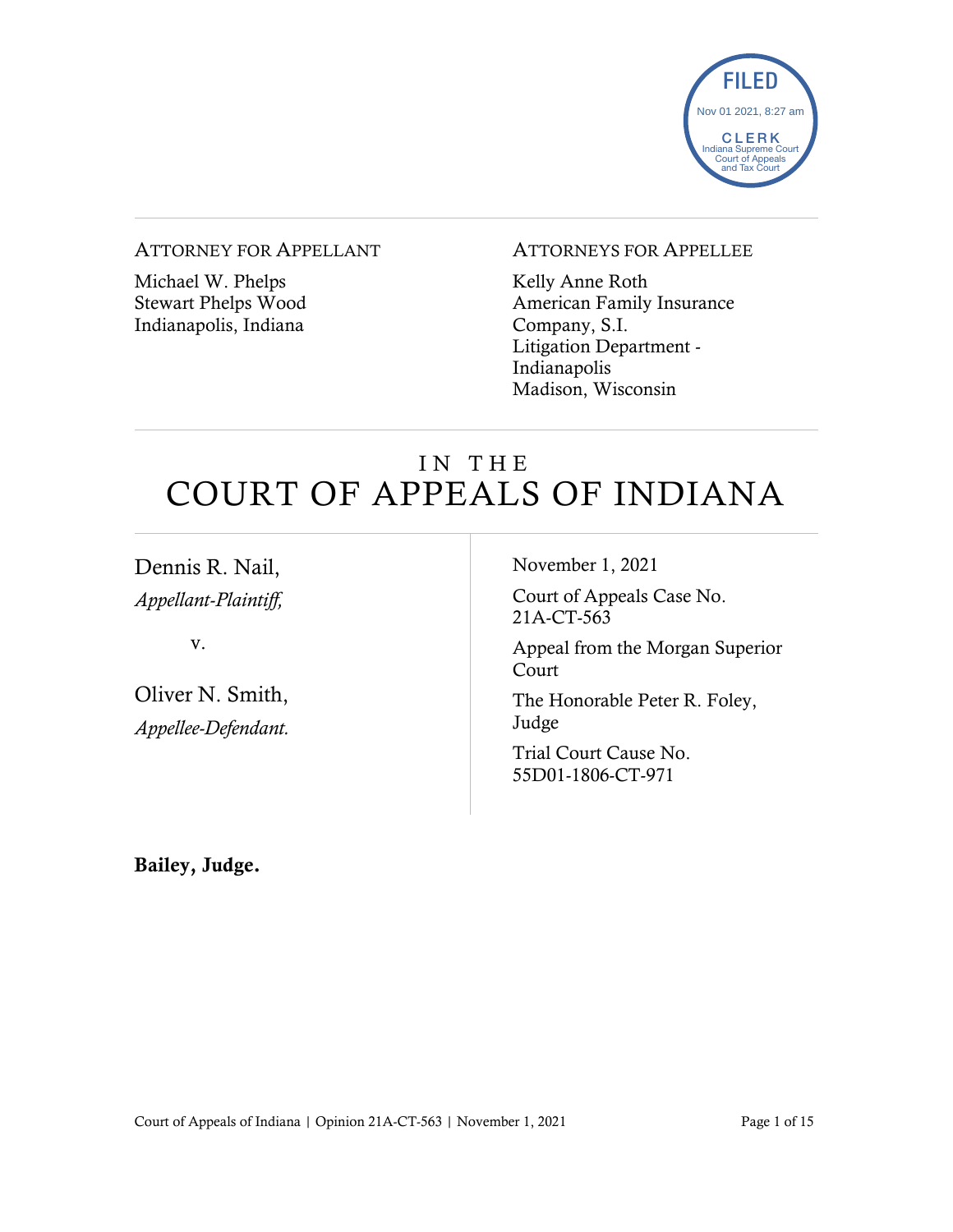# Case Summary

- [1] Dennis R. Nail ("Nail") brings an interlocutory appeal of the trial court order finding him in violation of a discovery order and imposing sanctions for that violation.
- [2] We affirm.

## Issues

- [3] Nail raises two issues on appeal which we restate as follows:
	- I. Whether the trial court abused its discretion when it found Nail in violation of an order compelling discovery responses.
	- II. Whether the trial court abused its discretion when it imposed sanctions in the form of attorney's fees for the discovery violation.

# Facts and Procedural History

[4] On June 4, 2018, Nail filed a civil lawsuit against Oliver N. Smith ("Smith") alleging Smith acted negligently when his vehicle hit Nail's vehicle on June 9, 2016. Nail's lawsuit sought monetary damages for expenses he incurred as a result of his injuries allegedly caused by the motor vehicle collision. Smith was represented in the lawsuit by an attorney who was in-house counsel for his insurance company, American Family Mutual Insurance Company ("Insurance Co.").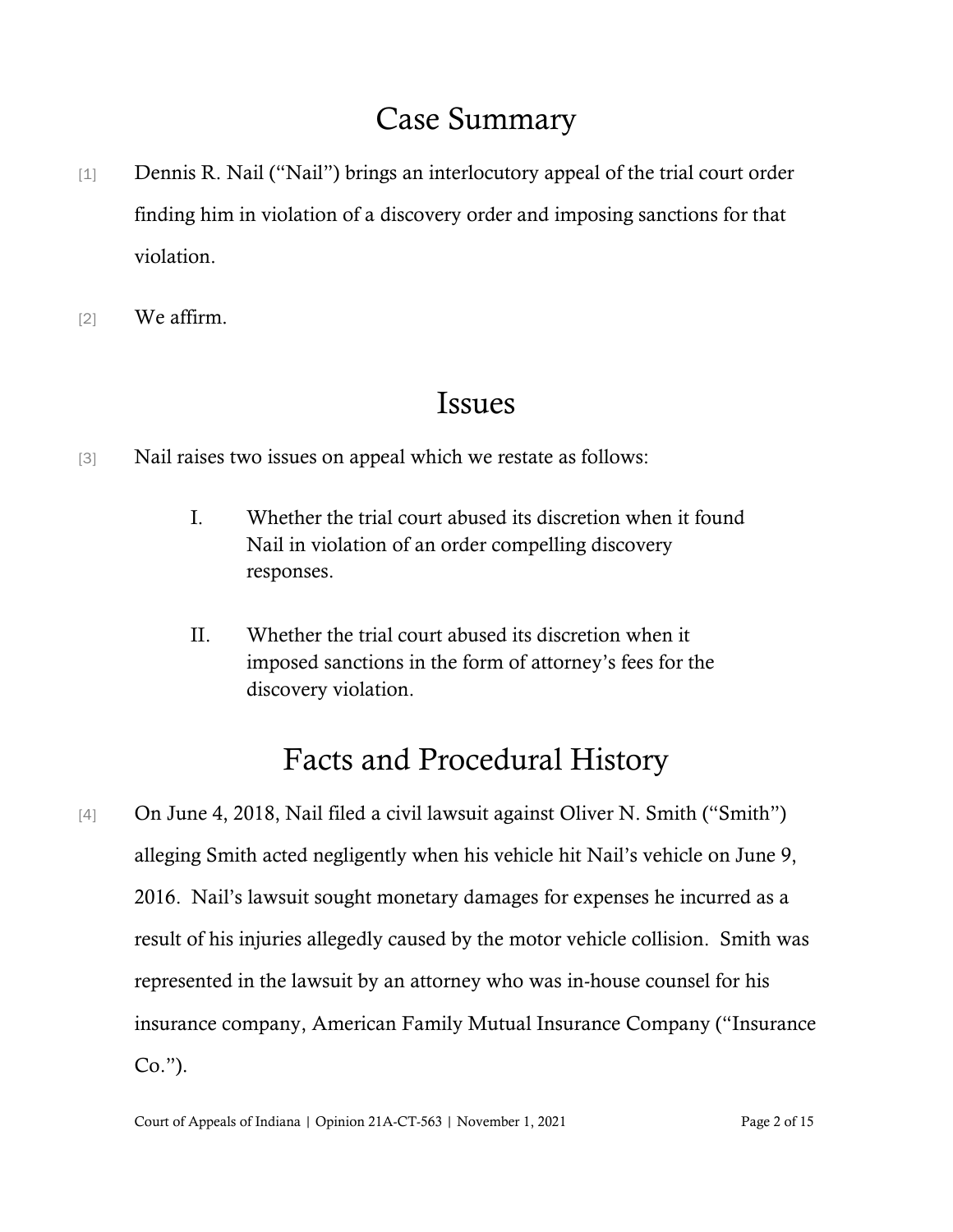[5] On December 6, 2018, Smith served upon Nail discovery requests which included Interrogatories and Requests for Production of Documents. Smith's Interrogatories requested, in relevant part, information about Nail's injuries, 1 the treatment of his injuries, $2$  the monetary damages allegedly resulting from his injuries, <sup>3</sup> and potential payment of treatment costs by other sources. In his Request for Production of Documents, Smith sought documents also related to Nail's injuries, treatment, and monetary claims. Following two requests to Smith for additional time to respond to discovery, on March 8, 2019, Nail served upon Smith responses to the first six of Smith's Interrogatories. Nail objected to the remaining Interrogatories based on a local rule regarding the permissible number of interrogatories. In response to Interrogatory 6, which sought information about Nail's injuries, Nail stated such information "is detailed in the medical records previously provided." Nail App. at 42. In

 $<sup>1</sup>$  Interrogatory 6 stated: "List each separate injury you sustained as a result of this occurrence, and for each</sup> such injury state the following: the nature of the injury, the location of the injury, the duration of the injury if resolved or the estimated duration of the injury if still present, and any activity or activities in which you are now unable to engage, if any, as a result of the injury." Nail App. at 25.

<sup>&</sup>lt;sup>2</sup> Interrogatory 7 stated: "For each of the injuries you sustained as a result of this occurrence, state: the name, address and area of specialization of each medical provider who treated you for the injury; the date of each treatment received; the type of treatment; the itemized amount of medical expenses incurred; and the reason for each examination, consultation or treatment." *Id*.

Interrogatory 12 stated: "List by name and address each hospital, clinic, doctor, chiropractor, osteopath or other medical practitioner who has treated or examined you for any reason since this occurrence and state for each the following: the date of each examination or treatment, the type of practitioner, the injury or condition for which you were seen, the date of your release from the treatment and whether you allege the injury or condition to have been a result of this occurrence." *Id*. at 27 (emphasis original).

 $3$  Interrogatory 15 stated: "Please itemize a list of any monetary damages which you are claiming, a description of how the damages were calculated, along with an identification including the name, address and telephone number of all witnesses who support your damage claims along with all documents which would likewise lend support to the insured's damages claims." *Id*. at 28.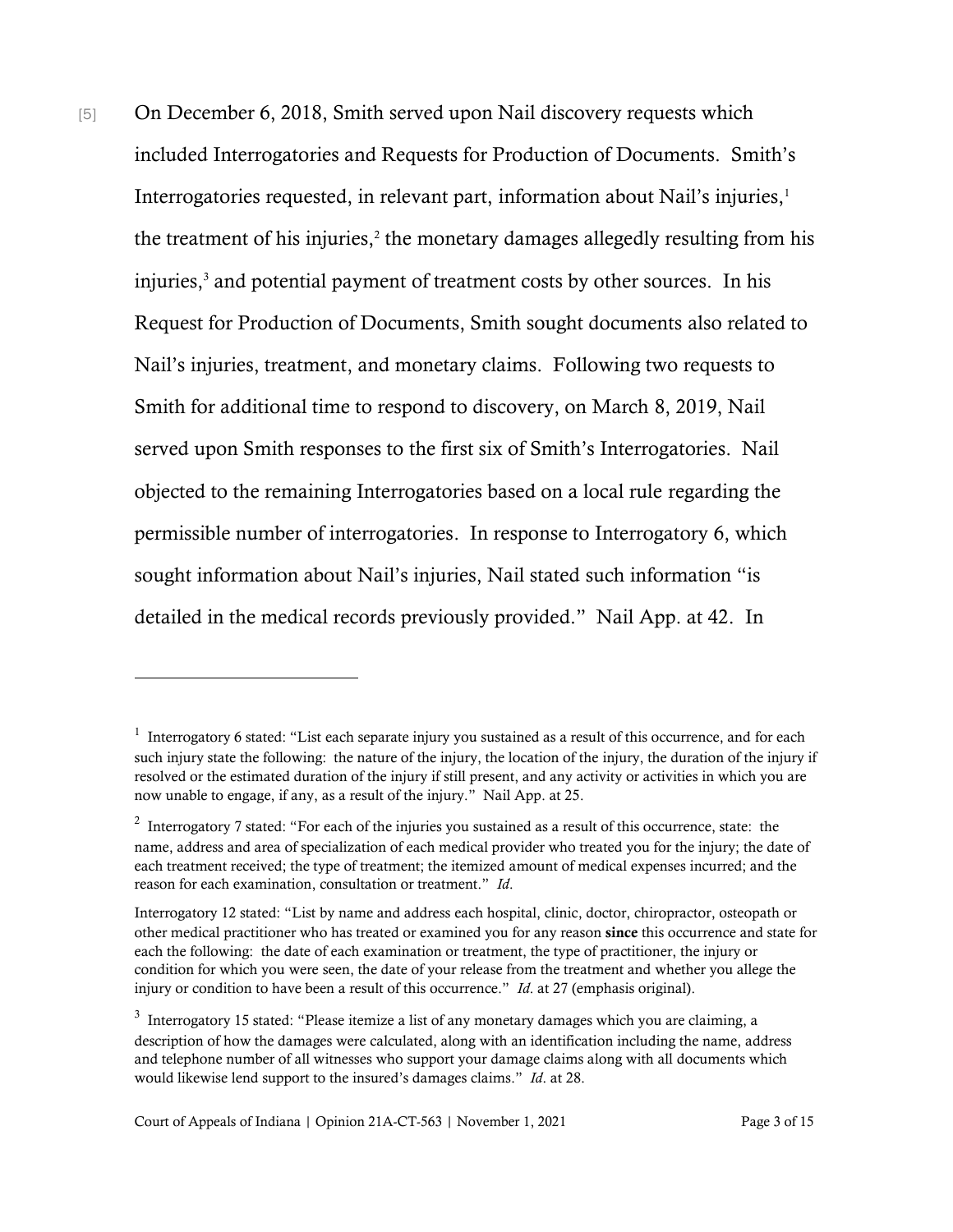response to Smith's request for production of the medical records and bills related to Nail's injuries, Nail stated that Nail's former counsel had provided those documents on August 11, 2017—i.e., pre-lawsuit—to David Pohle, an insurance adjuster with Insurance Co. Nail's December 2018 discovery responses did not include any information regarding his worker's compensation claim or Medicare payments related to the accident and/or injury.

- [6] On April 15, 2019, Smith filed a motion to compel Nail's complete responses to the December 6, 2018, discovery requests.<sup>4</sup> In an order of that same date, the trial court ordered Nail to "provide complete and signed responses to [Smith's] Interrogatories and Request for Production of Documents on or before April 30, 2019, or suffer sanctions herein." *Id*. at 52. On April 23, the trial court granted Nail's motion for additional time to respond to discovery, ordering that such responses be provided by June 14, 2019.
- [7] On June 12, 2019, Nail provided his "Revised Answers" to Smith's discovery requests. Smith App. at 26. In response to the portions of Smith's Interrogatory 6 that sought answers about the nature, location, and duration of Nail's alleged injuries from the accident, Nail again stated that they were "detailed in the medical records previously provided." *Id*. at 28. Similarly, in

 $4$  Nail notes on appeal that Smith did not comply with Indiana Trial Rule 26(F) by seeking to informally resolve the discovery dispute before filing the April 2019 motion to compel. However, Nail failed to raise that issue in the trial court and may not raise it now for the first time on appeal. *See, e.g.*, *First Chicago Ins. Co. v. Collins*, 141 N.E.3d 54, 61 (Ind. Ct. App. 2020) (noting an appellant may not raise an argument or issue for the first time on appeal).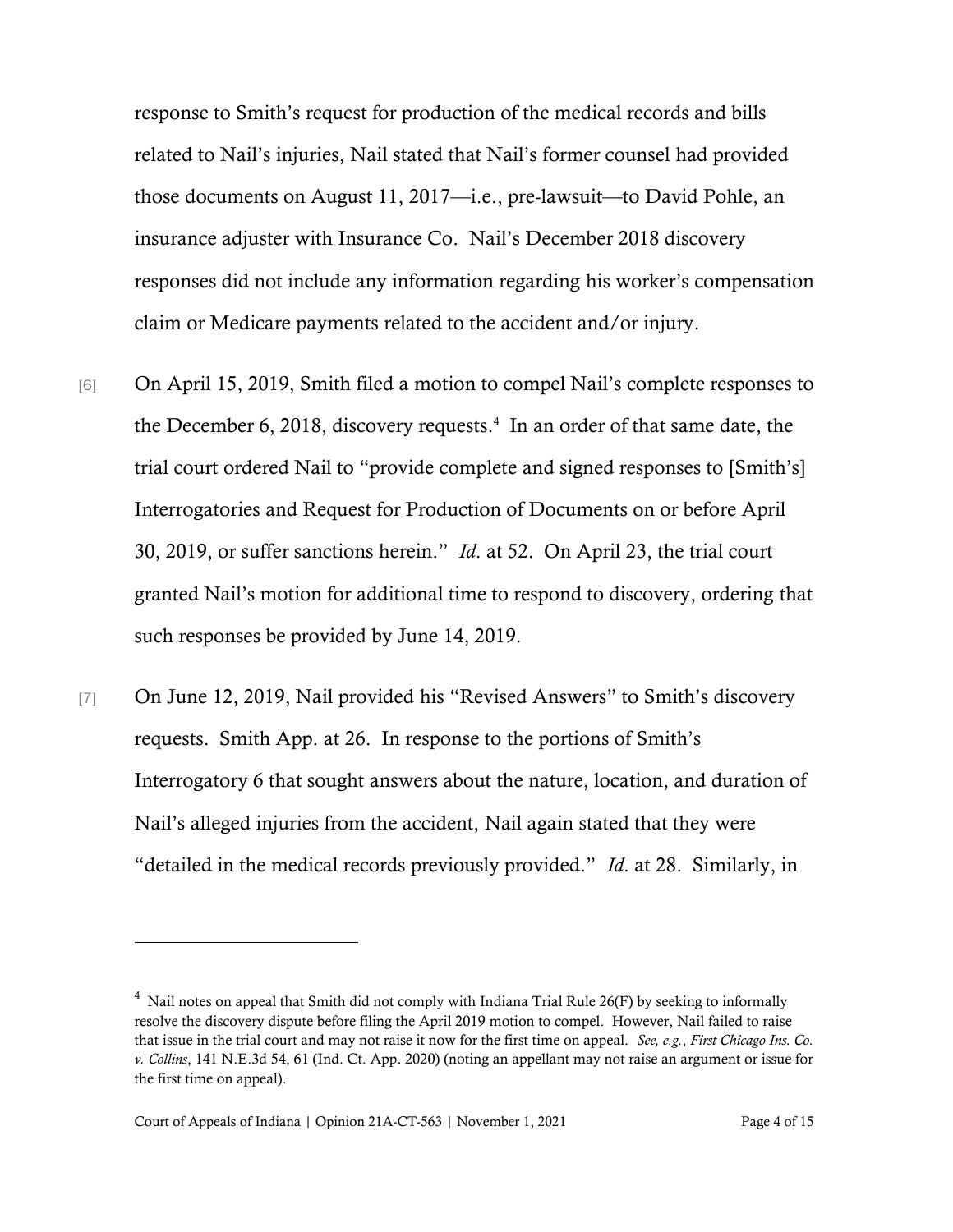response to Interrogatory 7 which presented questions regarding Nail's treatment for his injuries and costs of treatment, Nail stated: "See the medical records and billing." *Id*. at 29. In response to Interrogatory 12, seeking information about treatment received since the date of the accident, Nail provided the names and locations of some medical providers but stated that he could "not remember all of the information requested," and "[t]here may be additional medical practitioners who I cannot recall at this time." *Id*. at 30. In response to Interrogatory 15 which sought information about Nail's claimed monetary damages, Nail stated: "The monetary damages which are being claimed have not yet been determined. Discovery is continuing. See medical bills provided. Witnesses and exhibits will be provided in accordance with the Court order." *Id*. at 32.

[8] Nail also stated in his Interrogatory responses that he had filed a worker's compensation claim for injuries he sustained as a result of the accident. <sup>5</sup> Nail did not provide information regarding the date of the workers' compensation claim or the status of that claim. Nail further stated that he had Medicare at the time of the accident and provided his Medicare number; however, he stated, "I do not remember any other information" in reference to the Interrogatory questions about any claims and payment made from another source. *Id*. In response to Smith's request for production of the medical records and bills related to Nail's injuries, Nail provided medical records "predating the

 $5$  At the time of the collision, Nail was engaged in his employment with Hopkins Trucking.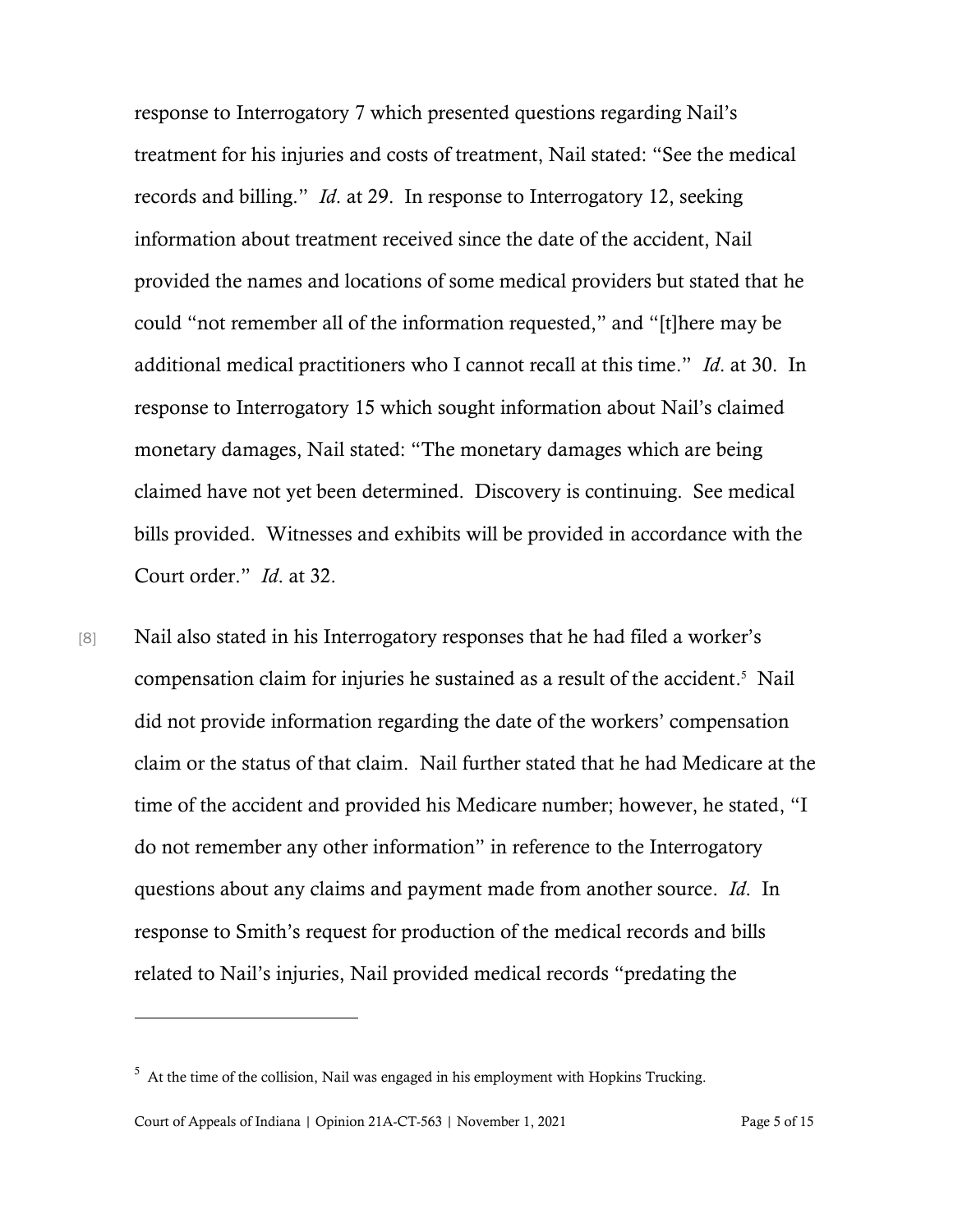collision" and stated that medical records "from the date of the collision forward" were "previously provided" by Nail's former counsel. *Id*. at 38. Nail's June 2019 discovery response did not include any documents related to his worker compensation claim and/or Medicare payments related to the accident and his injuries.

- [9] On October 21, 2019, Smith's counsel issued a letter to Nail's counsel in which Smith stated that, pursuant to Indiana Trial Rule 26(F), he was seeking to informally resolve the parties' continuing discovery dispute. Smith noted he still needed information related to medical expenses resulting from the accident, including any lien for conditional payments Medicare made for Nail's medical expenses. On March 17, 2020, Smith's counsel sent an e-mail to Nail's counsel noting that Nail had also failed to provide documentation related to the worker's compensation claim referenced in the July 12, 2019, response to Interrogatories and requesting such documentation.
- [10] On July 8, 2020, Smith filed his Motion for Order to Appear and Show Cause why the lawsuit should not be dismissed due to Nail's failure to comply with the trial court's April 15, 2019, order compelling discovery responses. In his motion, Smith noted that Nail had failed to provide requested records related to medical expenses, as ordered, and instead provided only a listing of expenses. On July 9, 2020, Nail filed a response in which he asserted that the medical records Smith sought were provided to Insurance Co. by Nail's former counsel in August of 2017. Nail further asserted that those medical records were "not in the custody of [Nail's] current counsel or [Nail] himself," Nail App. at 99, and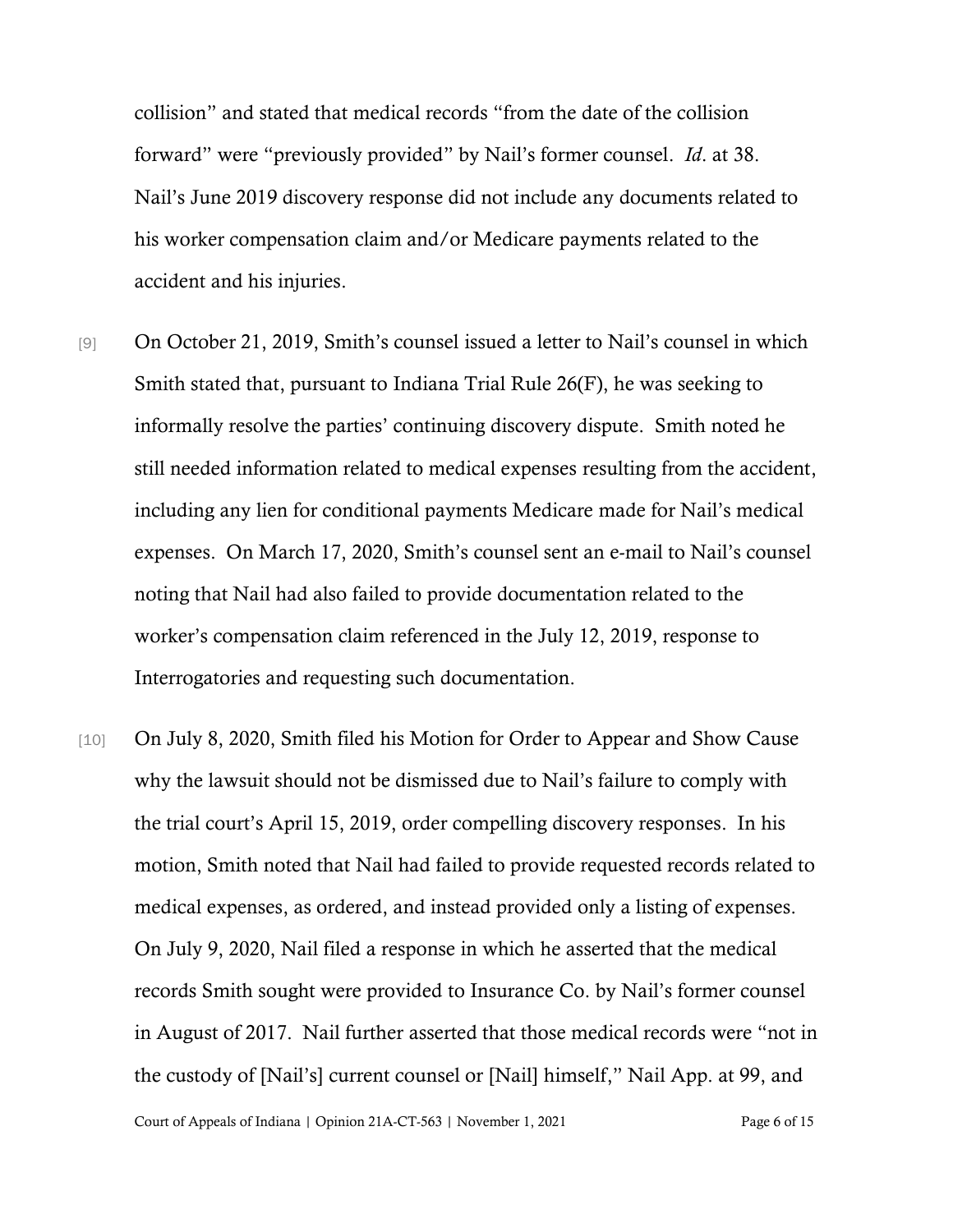that Nail "has produced every document [Smith] has requested that is in [Nail's] possession and [Nail's] current Counsel's possession," *id*. at 102. On July 18, 2020, Nail provided Smith with additional medical records which Nail stated he had received on July 17, 2020.

- [11] On September 3, 2020, the court had a hearing on Smith's July 8 motion to show cause. In an order dated September 4, the trial court held that Nail was "in violation of the Order to Compel issued April 14, 2019," and that sanctions for said violation were appropriate. *Id.* at 15. The court denied Smith's request to dismiss the lawsuit as a sanction but ordered Smith's counsel to file with the court an affidavit for attorney's fees. The court further ordered Nail to "provide all worker's compensation information to [Smith] by September 18, 2020." *Id*. Nail provided Smith with Medicare and worker's compensation documents on September 14, 2020. The Medicare documents were dated 2018 and showed that Medicare had made some conditional payments of some of Nail's medical expenses in 2016 and 2017. The worker's compensation documents showed Nail applied in 2016 for worker's compensation for his injuries sustained in the June 2016 accident and entered into a settlement regarding that claim in May of 2018. On November 9, 2020, Nail filed a motion to reconsider the court's September 4, 2020, order.
- [12] On three dates in February of 2021, the court conducted a hearing on the attorney's fees sanction. In an order dated March 5, 2021, the trial court denied Nail's motion to reconsider the September 4 order and found that an attorney's

Court of Appeals of Indiana | Opinion 21A-CT-563 | November 1, 2021 Page 7 of 15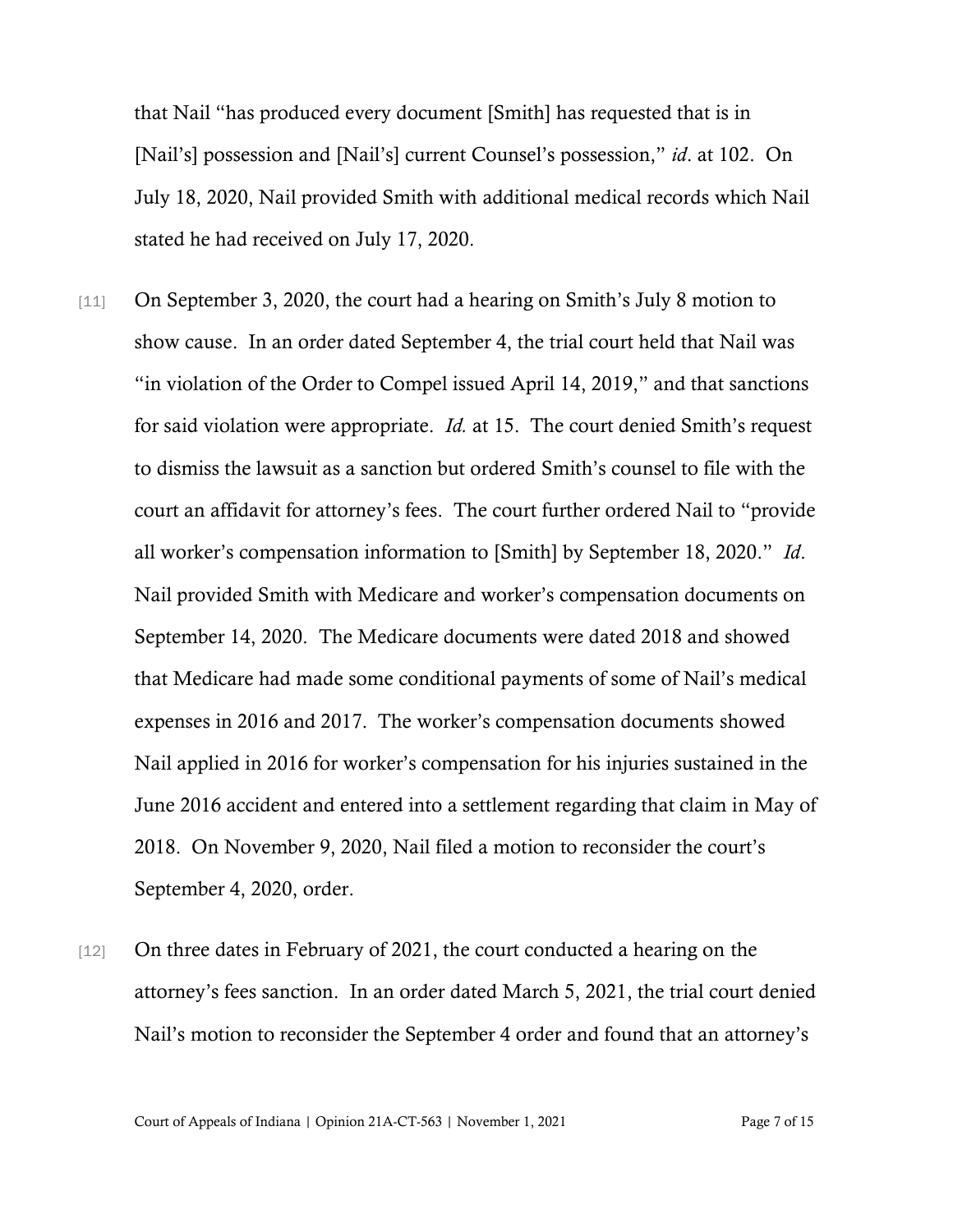fee award of \$3,295.00 was appropriate as a sanction for Nail's discovery violations. This interlocutory appeal taken as of right<sup>6</sup> ensued.

## Discussion and Decision

[13] Nail challenges the trial court order finding he violated the discovery rules and imposing sanctions accordingly. Trial courts have wide discretionary latitude to assess and manage discovery matters, and their orders carry a strong presumption of correctness. *Towne & Terrace Corp. v. City of Indianapolis*, 156 N.E.3d 703, 716 (Ind. Ct. App. 2020) (citing *Care Grp. Heart Hosp., LLC v. Sawyer*, 93 N.E.3d 745, 757 (Ind. 2018)), *trans. denied*. We will reverse such an order "only when the appealing party can show an abuse of discretion." *Nagel v. N. Ind. Pub. Serv. Co.*, 26 N.E.3d 30, 39 (Ind. Ct. App. 2015), *trans. denied*. An abuse of discretion occurs when a trial court reached a conclusion that is against the logic and effect of the circumstances before it. *Id*.; *see also Towne & Terrace*, 156 N.E.3d at 716 ("We will not overturn a decision [regarding discovery matters] absent clear error and resulting prejudice.").

## Violation of Order Compelling Discovery Responses

[14] Indiana has liberal discovery procedures; under Indiana Trial Rule 26(B)(1), "[p]arties may obtain discovery regarding any matter, not privileged, which is relevant to the subject-matter involved in the pending action whether it relates

<sup>6</sup> *See* Ind. Appellate Rule 14(A)(1).

Court of Appeals of Indiana | Opinion 21A-CT-563 | November 1, 2021 Page 8 of 15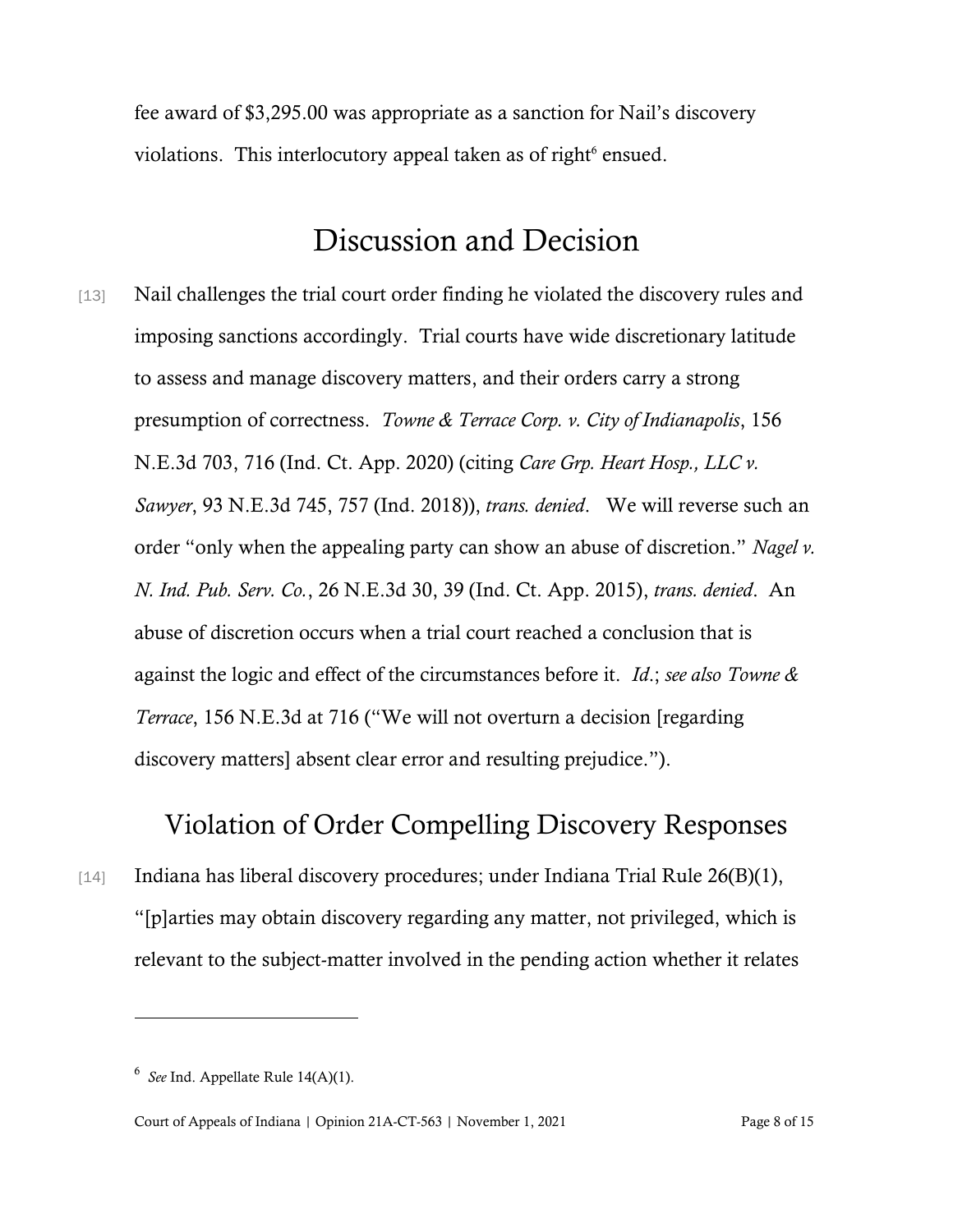to the claim or defense of the party seeking discovery[.]" The purposes of our liberal discovery rules are to "provid[e] litigants with information essential to the litigation of all relevant issues, eliminate surprise[,] and … promote settlement." *Doherty v. Purdue Prop. I, LLC*, 153 N.E.3d 228, 235 (Ind. Ct. App. 2020) (internal quotations omitted) (citing *Canfield v. Sandock*, 563 N.E.2d 526, 528 (Ind. 1990))*, trans. denied*. Thus, we have "consistently rejected a gaming view of the litigation process." *Outback Steakhouse of Fla., Inc. v. Markley*, 856 N.E.2d 65, 76, 77 (Ind. 2006) (noting the purpose of pretrial discovery is to "make a trial less a game of blindman's bluff and more a fair contest with the basic issues and facts disclosed to the fullest practicable extent") (quotations and citations omitted).

[15] In accord with these principles, Trial Rule 33 requires that answers to interrogatories "must be responsive, full, complete[,] and unevasive." *Id*. at 76 (quotation and citation omitted). Thus, we have held that "vague, general response[s]" that merely state "see complaint" were insufficient under the trial rules, "no matter how detailed the complaint may be." *Castillo v. Ruggiero*, 562 N.E.2d 446, 452 (Ind. Ct. App. 1990), *trans. denied*; *see also Kadambi v. Express Scripts, Inc.*, No. 1:13-cv-321-JD-SLC, 2015 WL 10985383, at \*4 (N.D. Ind. July 14, 2015) ("[A]nswering interrogatories simply by directing the proponent to rummage through other discovery materials falls short of the obligations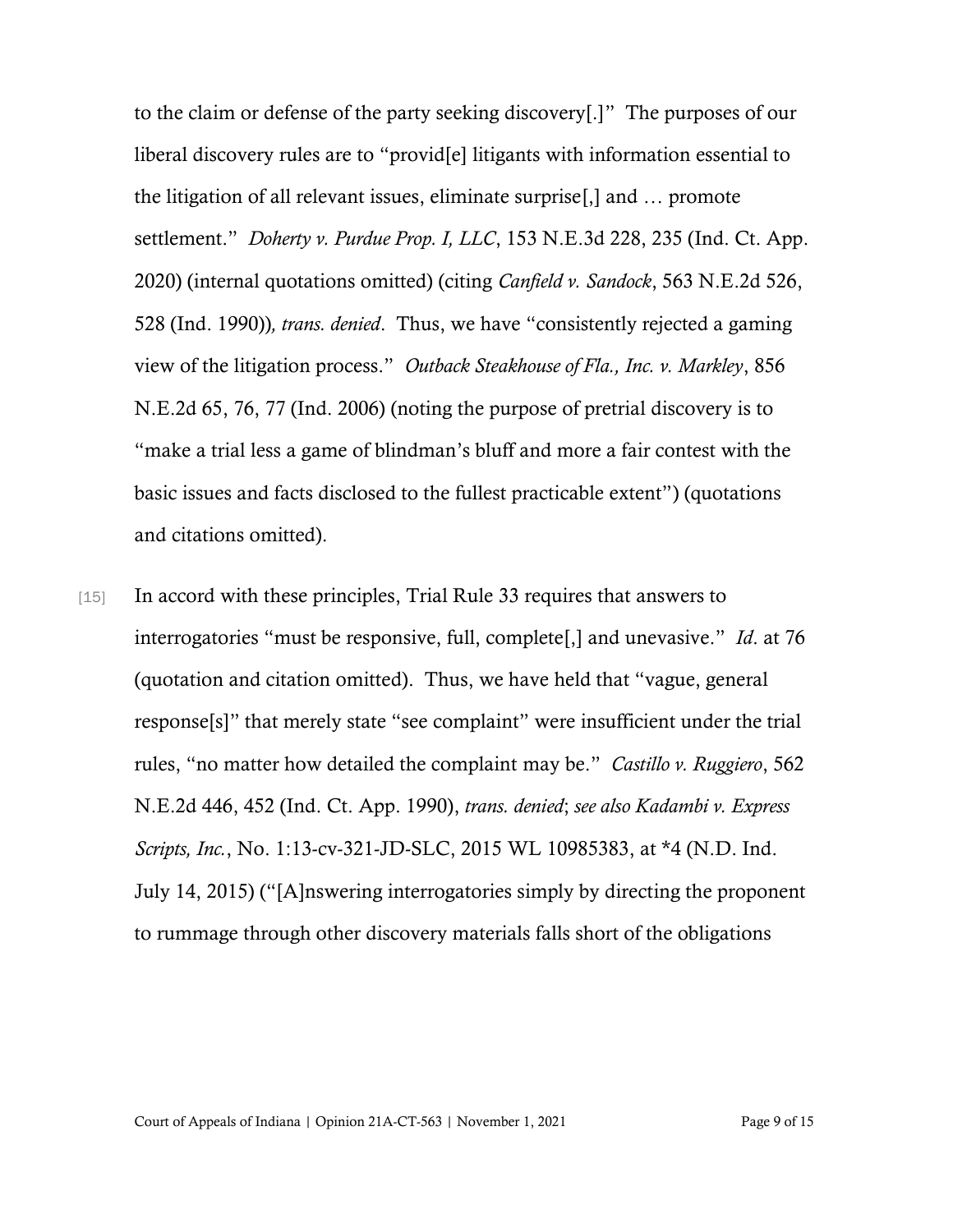imposed by Rule 33." (quotations and citation omitted));<sup>7</sup> *Dana Corp., v. Am. Standard*, No. 3:92-CV-581RM, 1994 WL 228537, at \*1 (N.D. Ind. April 15, 1994) (noting an interrogatory response "should be complete in itself and should not [only] refer to the pleadings, or to depositions or other documents, or to other interrogatories, at least where such references make it impossible to determine whether an adequate answer has been given without an elaborate comparison of answers").

[16] A discovery response is insufficient if it merely states that the answering party does not currently have possession of information that is within his control.

> If the objecting party takes the position that the information is not available, it is that party's burden to show that it is not available. 2 W. Harvey, Indiana Practice § 33.4 (1987). Moreover, it is a general rule that a party may not refuse to answer an interrogatory on the ground that the party would have to consult records in order to answer. *Id*. *See also Flour Mills of America, Inc. v. Pace* (E.D.Okla.1977), 75 F.R.D. 676. Lastly, a party may not respond by saying that the information is unavailable because it is in the attorney's possession and has not yet been given to the party. Harvey, supra, at  $\S 33.4$ .

*Castillo*, 562 N.E.2d at 453. 8

<sup>7</sup> *Kadambi* related to Rule 33 of the Federal Rules of Trial Procedure. That rule uses substantially similar language to the Indiana rule regarding interrogatories; therefore, authorities relating to the federal rule are relevant in construing the Indiana rule. *See Coster v. Coster*, 452 N.E.2d 397, 400 (Ind. Ct. App. 1983) (noting same regarding discovery Rule 26).

 $8$  We note that Nail did not seek a protective order limiting Smith's discovery for any reason under Trial Rule 26(C).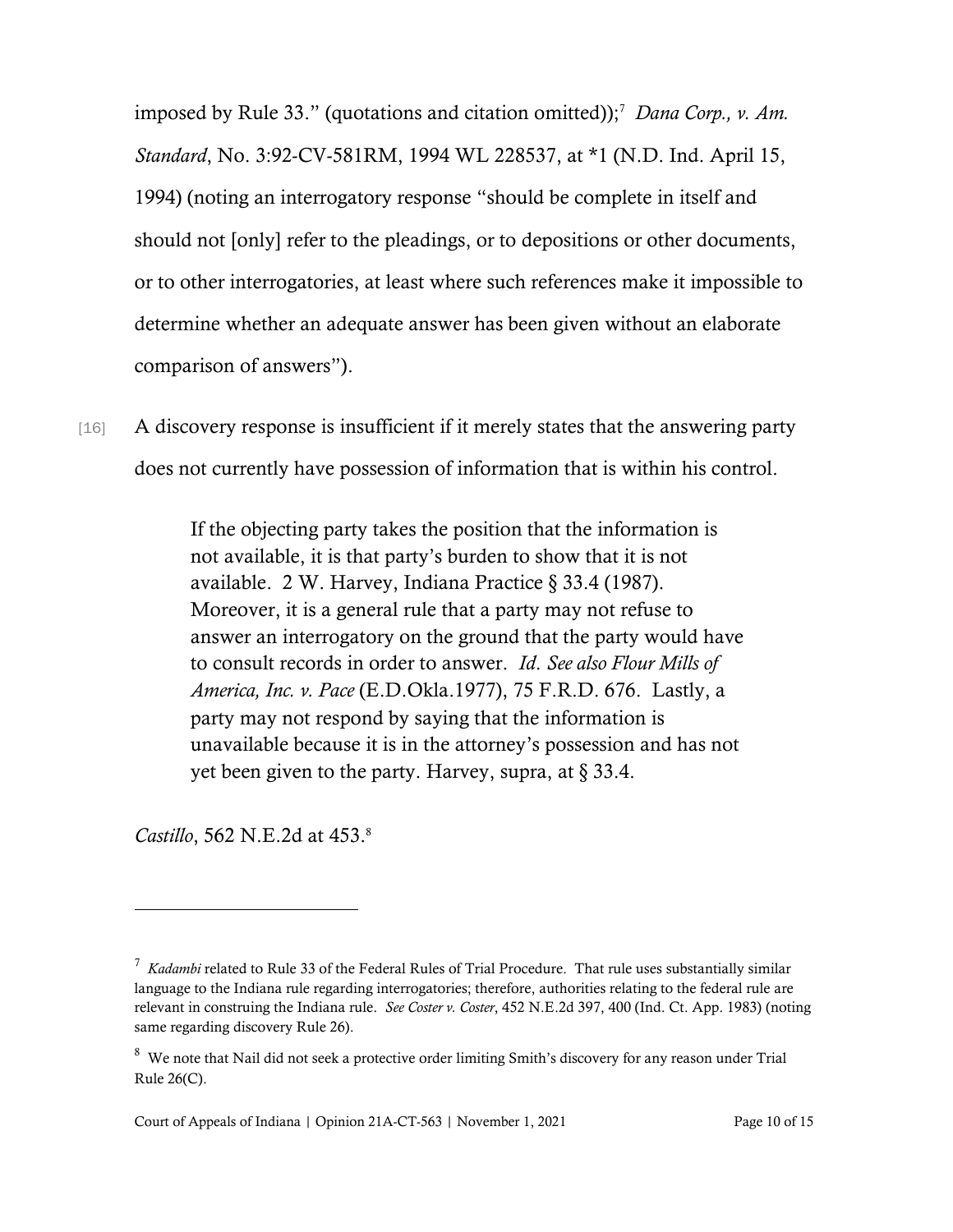- [17] A discovery response may also be insufficient where it states that the answering party "does not know" the answer at that time or "cannot remember" it at that time and is not later supplemented. A party has a duty to supplement his discovery responses regarding "the identity and location of persons having knowledge of discoverable matters," Ind. Trial Rule  $26(E)(1)(a)$ , and when he obtains information "upon the basis of which he knows that the [prior discovery] response though correct when made is no longer true and the circumstances are such that a failure to amend the response is in substance a knowing concealment," *id*. at 26(E)(2)(b).
- [18] Nail did not provide complete, and therefore adequate, responses to Smith's discovery until September 14, 2020—fifteen months after being ordered to do so<sup>9</sup> and almost two years after Smith served the discovery requests. Prior to that date, in response to the specific questions asked in Smith's Interrogatories 6, 7, 12, 15, and 16, Nail merely referred to medical records which had been provided to Insurance Co. before the lawsuit was filed, alleged that he did not have those documents in his possession, stated that he did not "remember" the information requested, and/or stated the answers had "not yet been determined." Smith App. at 30, 32. Those responses were insufficient for several reasons. First, they were vague, general responses that were incomplete. *See Castillo*, 562 N.E.2d at 452. Second, they did not show why the information

 $9$  Although the court initially ordered the complete responses by April 30, 2019, it subsequently granted Nail's request to extend the response time to June 14, 2019.

Court of Appeals of Indiana | Opinion 21A-CT-563 | November 1, 2021 Page 11 of 15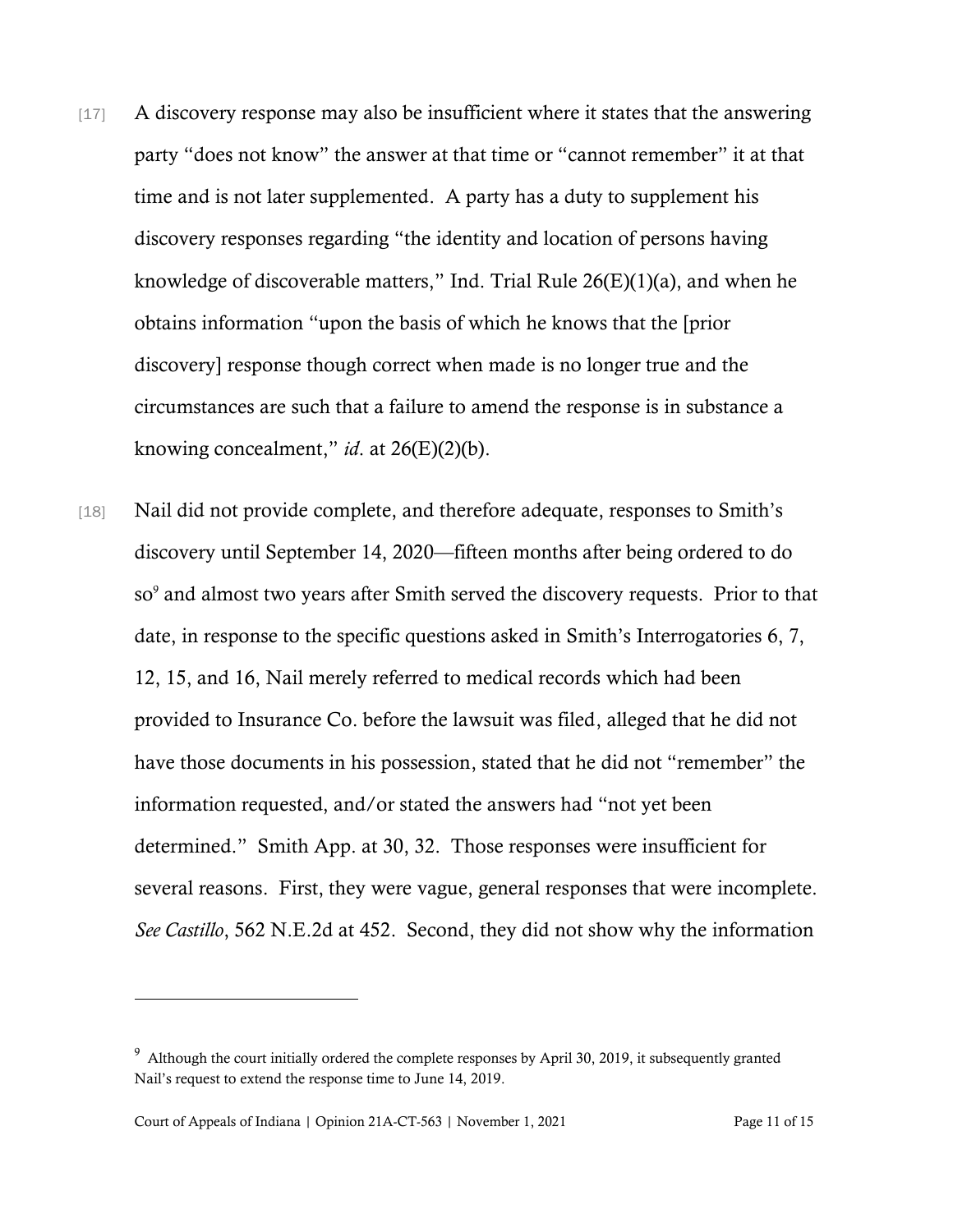was not available to Nail through his current counsel, prior counsel, and/or medical providers. 10 *Id*. at 453. And, third, Nail showed no reason why he could not timely supplement his answers as required under Trial Rule 26(E).

[19] The trial court did not abuse its discretion when it held Nail in violation of its order compelling him to provide complete discovery responses by June 14, 2019, or else face sanctions.

### Attorney's Fees Sanction for Discovery Violation

[20] Nail asserts that the trial court abused its discretion when it ordered him to pay Smith's attorney's fees as a sanction for Nail's discovery violations, pursuant to Trial Rule 37.<sup>11</sup> Nail points out that Smith did not pay the fees for his lawyer, who was in-house counsel employed by Insurance Co. Nail maintains that the attorney's fees order was therefore an "unjust" "windfall" to Insurance Co. because Insurance Co. would pay the lawyer her salary whether she was working on this case or not. Nail Br. at 15.

 $10$  We note that the Medicare and worker's compensation documentation Nail provided in September of 2020 was dated as being created in 2016, 2017, or 2018. Obviously, the documents from 2018 could not have been provided to Insurance Co. by Nail's prior counsel in August of 2017. However, that documentation should have been available to, and accessible by, Nail at the time of his June 2019 deadline for providing complete information. Yet Nail did not provide the 2018 Medicaid and worker's compensation documentation on that date, nor did he state any reason why it was not available to, and accessible by, him at that time.

<sup>&</sup>lt;sup>11</sup> Although Nail asserts in his statement of the issues that he is challenging the *amount* of the attorney fees, Nail Br. at 4, 13, his argument is only that Smith is not *entitled* to attorney's fees, regardless of the amount, because Smith did not pay for his attorney. On appeal, Nail does not provide cogent argument challenging either the attorney's hourly rate or the number of hours charged. Therefore, he has waived an argument challenging the amount of the attorney's fees award. App. R. 46(A)(8).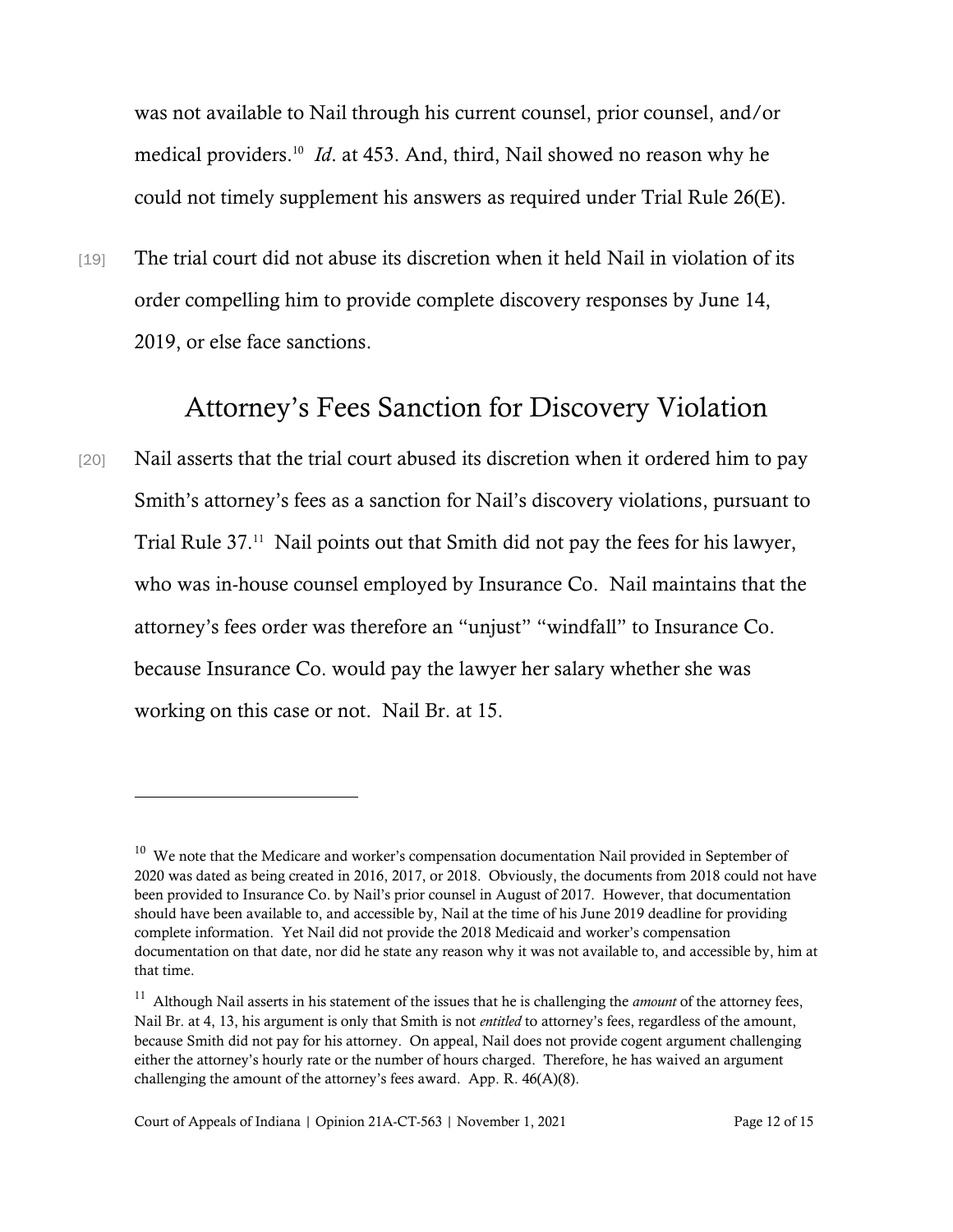- [21] Trial Rule 37(B)(2) allows a trial court to impose sanctions, including attorney's fees, if a party fails to comply with an order compelling discovery. The purpose of sanctioning discovery violations is two-fold: to penalize those who violate the discovery rules and to "'deter those who might be tempted to such conduct in the absence of such a deterrent.'" *Whitaker v. Becker*, 960 N.E.2d 111, 115 (Ind. 2012) (quoting *Nat'l Hockey League v. Metro Hockey Club, Inc.*, 427 U.S. 639, 643 (1976)). Compensating a party for fees that should never have been incurred is only an incidental purpose of sanctions in the form of attorney's fees. *Textor v. Bd. of Regents of N. Ill. Univ.*, 711 F.2d 1387, 1396 (7th Cir. 1983).
- [22] Here, the trial court award's award of attorney's fees to Smith serves the purposes of discovery sanctions; it punishes Nail for his violation of a discovery order and is designed to deter such conduct in the future. Nail's assertion that the award is unjust because it does not compensate Smith directly for fees paid to his attorney ignores the primary purposes of discovery sanctions.<sup>12</sup>
- [23] Moreover, it is not "unjust" to order as a discovery sanction the payment of attorney's fees incurred by in-house counsel simply because that counsel was paid a salary. *See Sahara Mart, Inc. v. Ind. Dep't of State Revenue*, 114 N.E.3d 36, 49 (Ind. Tax Ct. 2018) (noting the "only limitation on [a] court in determining

 $12$  Smith's attorney did not testify, as Nail claims, that the attorney's fees award "would not go to pay any legal fees" but only "other expenses." Nail Br. at 14. In support of that claim, Nail cites to the argument of his own attorney, not Smith's counsel's testimony. Smith's counsel testified that the attorney fee award would be used by Insurance Co. for "the expenses that have been spent on this claim" which would obviously include attorney's fees for time spent on the claim. Tr. at 74.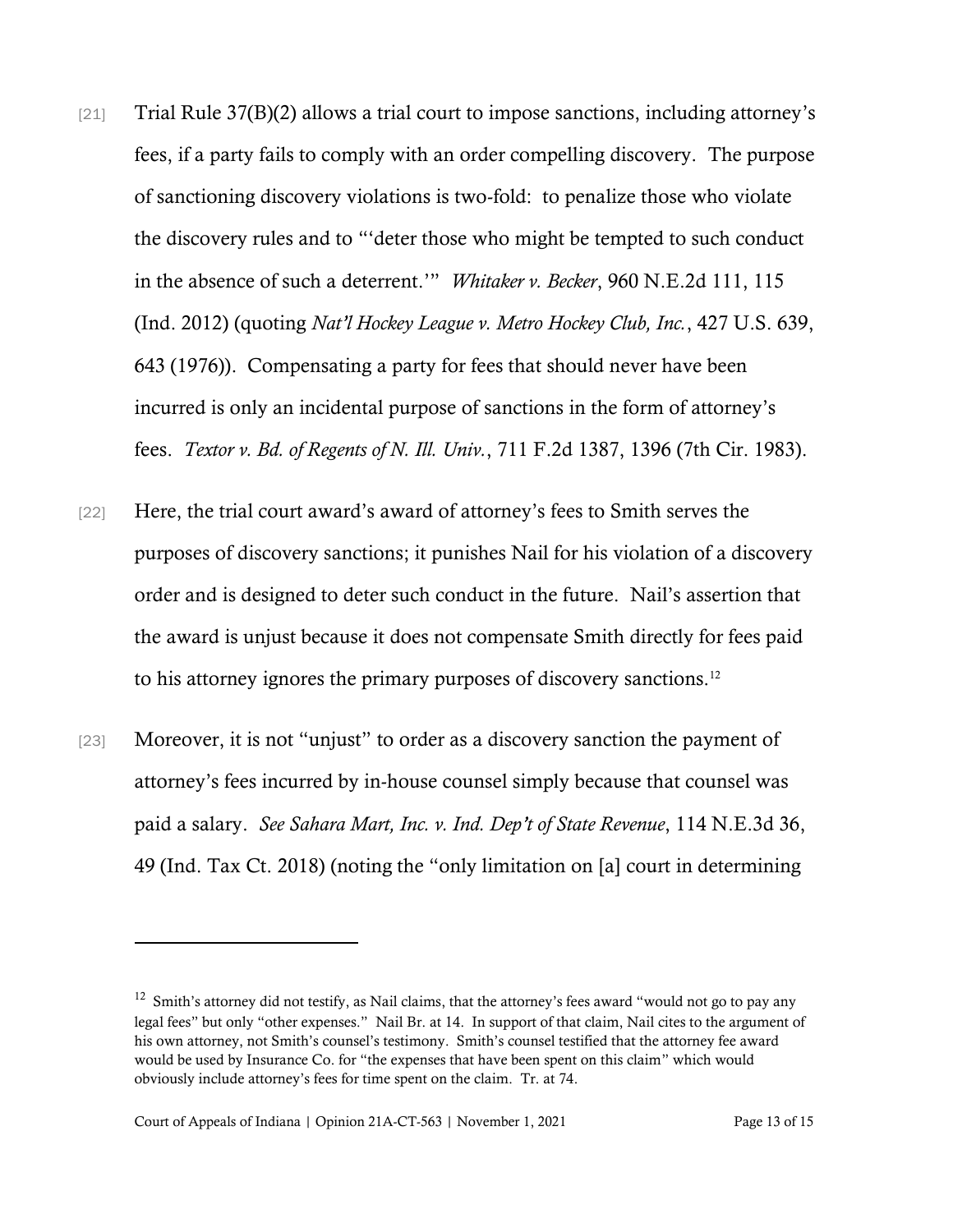an appropriate sanction is that the sanction must be just" (quotation and citation omitted)). Neither party points to legal authority directly addressing such an order, and we find no such state caselaw. However, the federal courts have directly addressed the issue of a sanction in the form of an attorney's fees award to those with in-house counsel. In *Wisconsin v. Hotline Indus., Inc.*, the Seventh Circuit addressed a contention that the State did not incur any reasonable attorney's fees because its lawyers already were on the government payroll as salaried employees. The Court noted that "salaried government lawyers, like in-house and non-profit counsel, do incur expenses if the time and resources they devote to one case are not available for other work." 236 F.3d 363, 365 (7th Cir. 2000); *see also Textor v. Bd. of Regents of N. Ill. Univ.*, 711 F.2d 1387, 1396-97 (7th Cir. 1983) (noting, in response to the "faulty assumption that in-house counsel would do nothing that would benefit [the party entitled to fees] had they not been involved in th[e] litigation," that a "more realistic assessment of the situation would indicate that for every hour in-house counsel spent on th[e] case [the party entitled to fees] lost an hour of legal services that could have been spent on other matters").

[24] We agree with the reasoning in *Hotline Indus.* and *Textor*. That reasoning is consistent with the punishment and deterrent purposes of sanctions under Trial Rule 37. And, as the trial court noted, to deny reimbursement of the attorney's fees under these circumstances would thwart those purposes because a party who violated the discovery rules would never be sanctioned with an attorney's fees award so long as the opposing party was represented by in-house counsel.

Court of Appeals of Indiana | Opinion 21A-CT-563 | November 1, 2021 Page 14 of 15